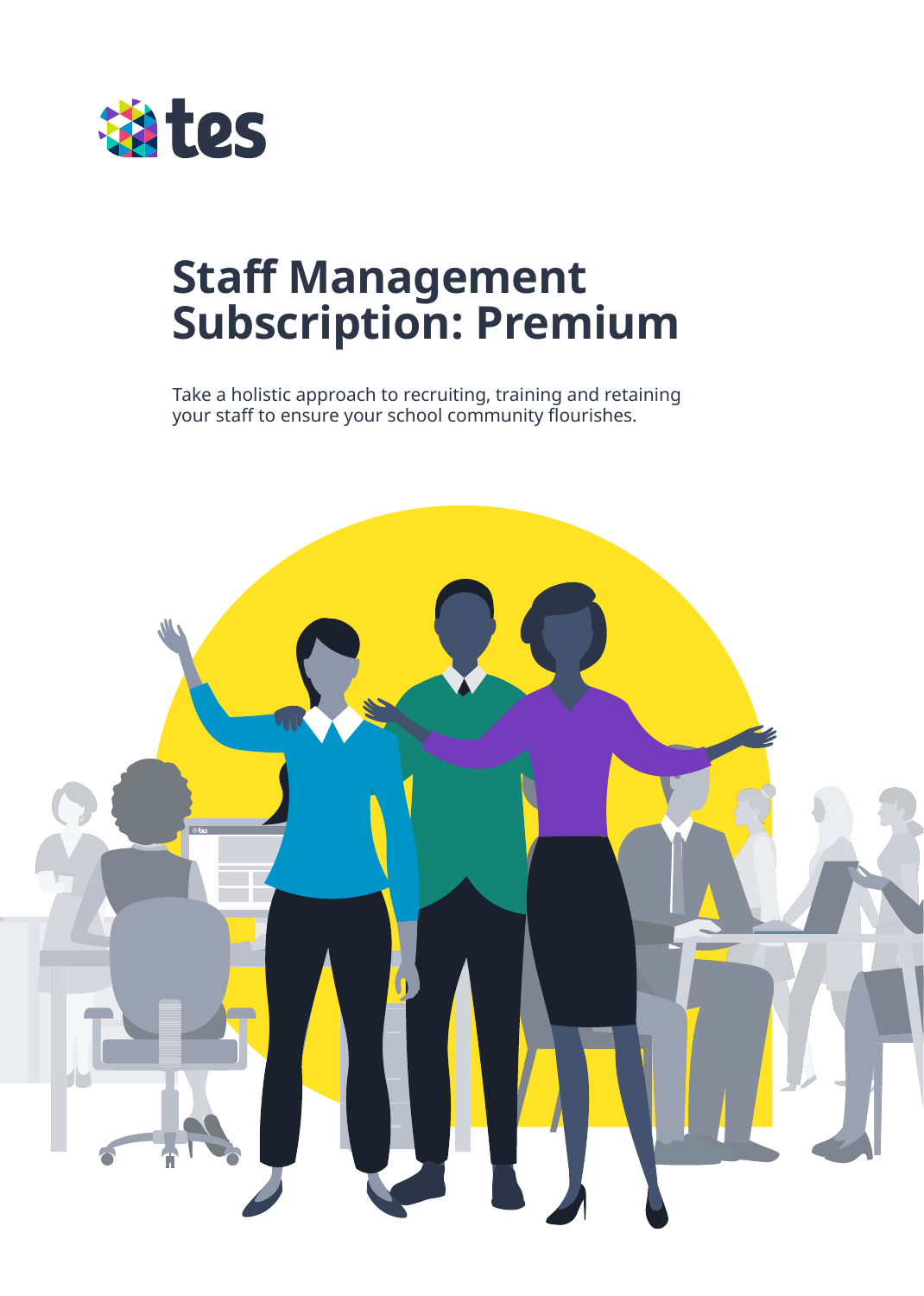# One subscription to help your whole school thrive

**For your school to succeed you need happy and engaged staff who feel supported in every aspect of their career – and a Staff Management Subscription can help you to achieve that.**

It can provide you with everything you need to recruit, train and retain your staff – all in one subscription, for one annual price.

Stand out as a school that prioritises your staffs' needs by inspiring and investing in your staff with a **strategic approach** to **recruitment**, **safeguarding and CPD training,** and **wellbeing** that supports everyone to be the best they can be.

**[tes.com/staff-management](www.tes.com/staff-management) <sup>C</sup>P<sup>D</sup> <sup>a</sup>n<sup>d</sup> <sup>s</sup>afeguardin<sup>g</sup> <sup>t</sup>rainin<sup>g</sup> nagement** Develop **Wellbein a m** DC **g t s n Recruitment Staff Pulse u e rveys mt Recrui Magazine <sup>D</sup>igita<sup>l</sup> <sup>m</sup>agazin<sup>e</sup>**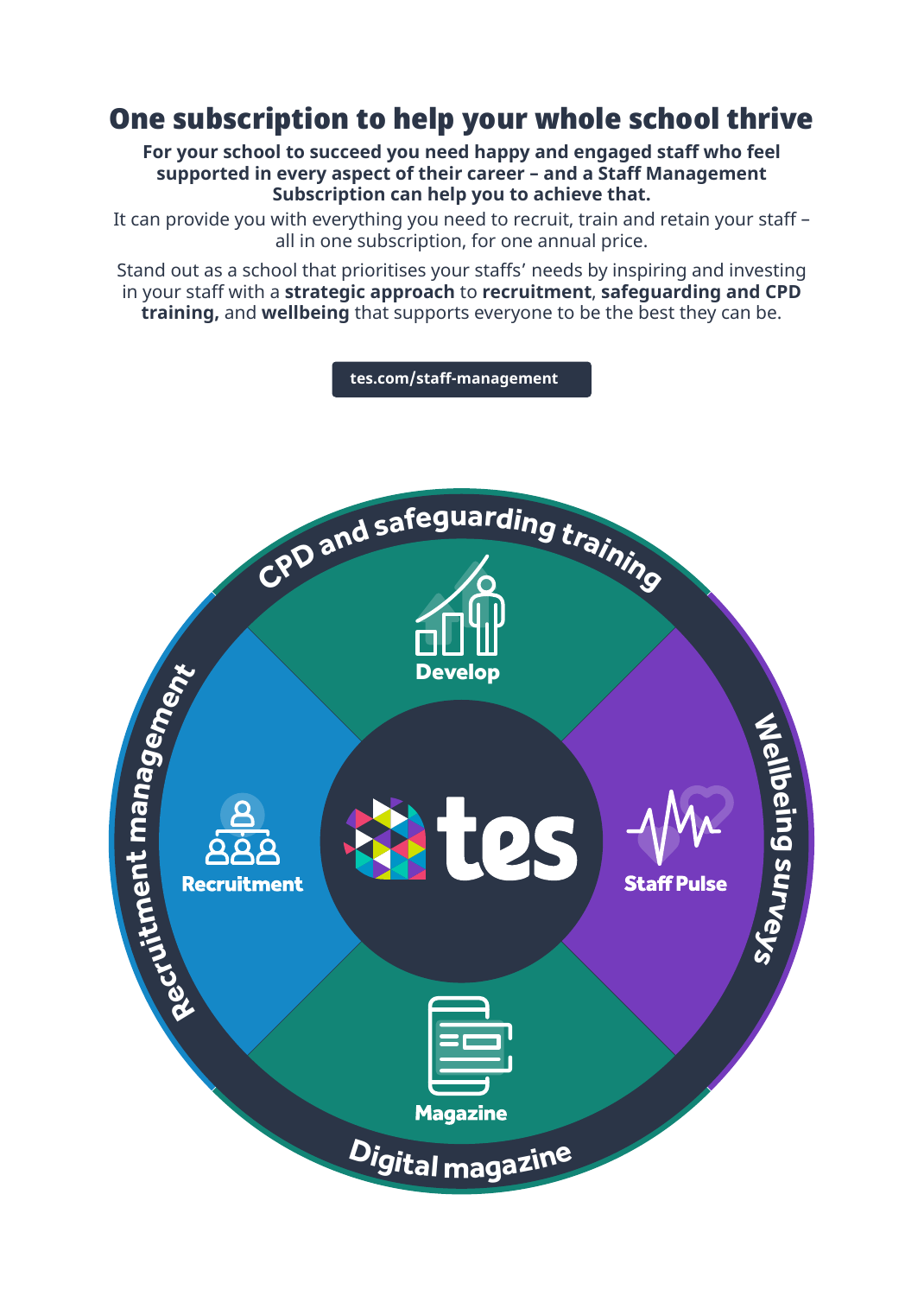# Manage recruitment efficiently and effectively

**Get the support and tools you need to find the right staff for your school.** With our recruitment services you can advertise to the **world's largest network of teachers** and manage the entire recruitment process in one place through our Applicant Tracking System (ATS). Our new job search algorithm uses multiple data points to ensure that candidates are shown the job adverts that are most relevant to their search, helping you to receive more applications from suitable candidates.

- Make sure the right potential candidates see your job adverts with our **new job search algorithm** – and with a Premium subscription you'll enjoy a high advert relative ranking level
- Promote your school's vacancies, culture and ethos through a **school career site** – a page dedicated to your school in our on-site school directory
- Get support at every stage of the recruitment process with our **Applicant Tracking System** (ATS):
	- Quickly and easily **create and share your job adverts**
	- Speed up the application process with our **customisable online application form**
	- **Email candidates directly** within the ATS and easily **keep track of all communications in one place**
	- **Manage reference requests** with automatic reminders and validated forms
	- **Collaborate with your team** within the ATS and use our **interview scorecard** to ensure a fair and documented interview and recruitment process
	- **See how your adverts are performing** with our built-in insights dashboard, which can track your adverts and compare them to other schools in your area\*\*
	- Maintain high levels of **security and transparency** and ensure that your application process complies with current data protection legislation
- Get help from our expert consultants to find the best candidates for your school with personalised and tailored managed recruitment. We'll talk to you to learn about your school's ethos and culture, then we'll match your candidate specification to our database of high-quality and experienced global teachers and leaders who've signed up to be contacted about opportunities that match their skills and interests



\*Tes internal statistics, correct August 2021.

\*\* Benchmarking data only available to English secondary schools.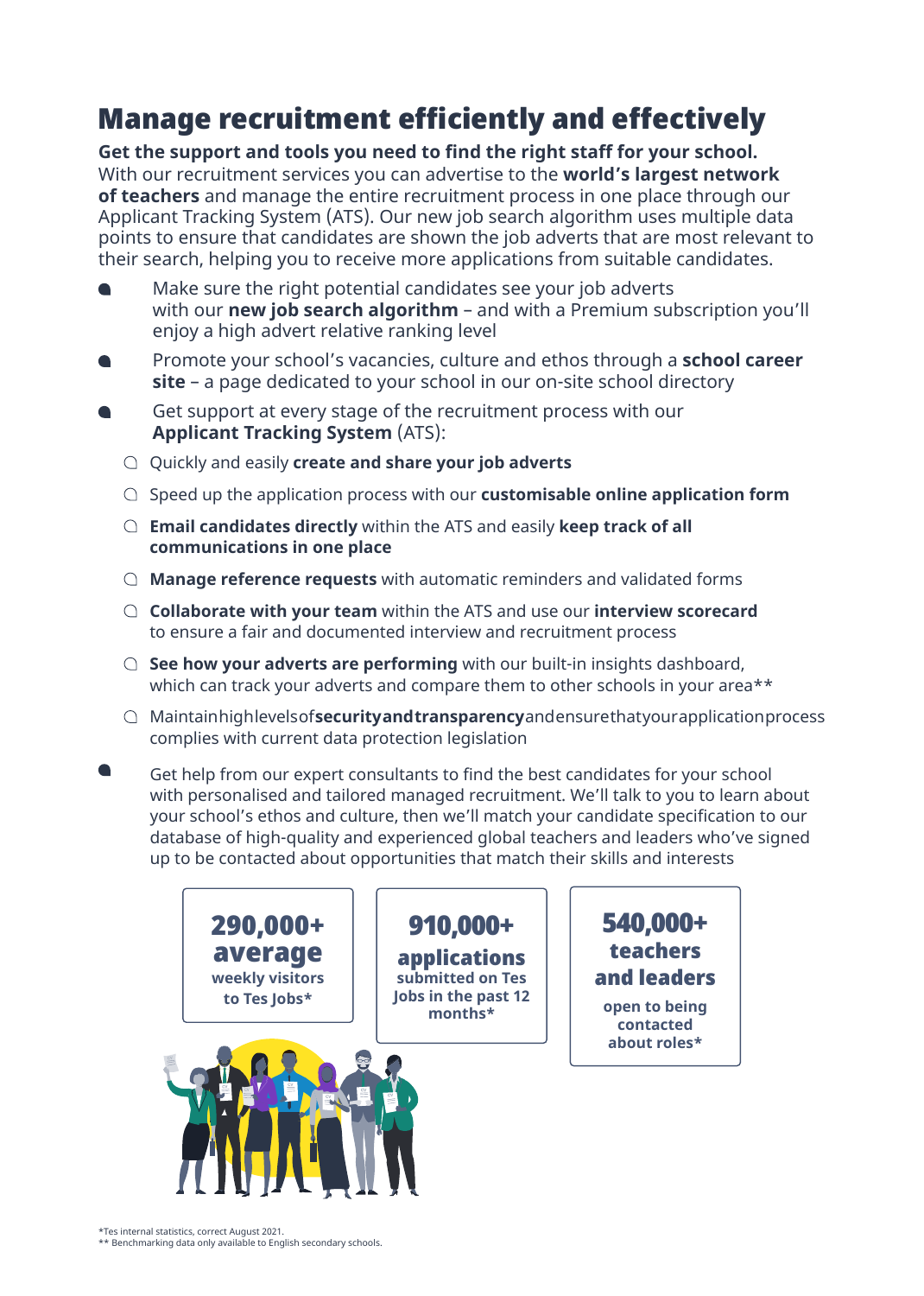# Train your staff with Develop

#### **Demonstrate your ongoing commitment to staff continuing professional development with unlimited access to flexible online CPD.**

With our online training platform Develop, you can provide your staff with the flexible personalised training they need to grow and progress with anytime, anywhere access to **over 180 expert-written courses** in **safeguarding and duty of care, professional studies and subject knowledge.**

- Easily **assign and monitor learning**, run reports and **evidence training**
- Enable staff to **search for training** that suits their needs and interests
- **Raise teaching standards** and ensure that staff are up to date and compliant with **mandatory safeguarding training**
- **Align professional development standards** across your school or group of schools
- Gain peace of mind that you're **keeping all your students safe**

#### **Safeguarding and duty of care**

Over 80 courses for your whole school community covering the latest safeguarding and duty of care training, powered by EduCare.

#### **Professional studies**

Over 50 courses covering everything your staff need to improve their classroom practice and develop critical thinking skills.

#### **Subject knowledge**

Over 50 courses covering literacy for primary and secondary, the core secondary subject areas and subject specific pedagogy.

### 1,733,274courses

**were taken in 2020 – that's an average of 4,749 courses per day.\***

# 400+ learning hours

**have been curated by leading experts in teacher training, safeguarding and duty of care.\*\***



\* [Tes Safeguarding: 1.7 million courses taken in 2020](https://www.tes.com/for-schools/blog/article/tes-safeguarding-17-million-courses-taken-2020), May 2021.

\*\* [Tes Develop,](https://www.tes.com/for-schools/develop) May 2020.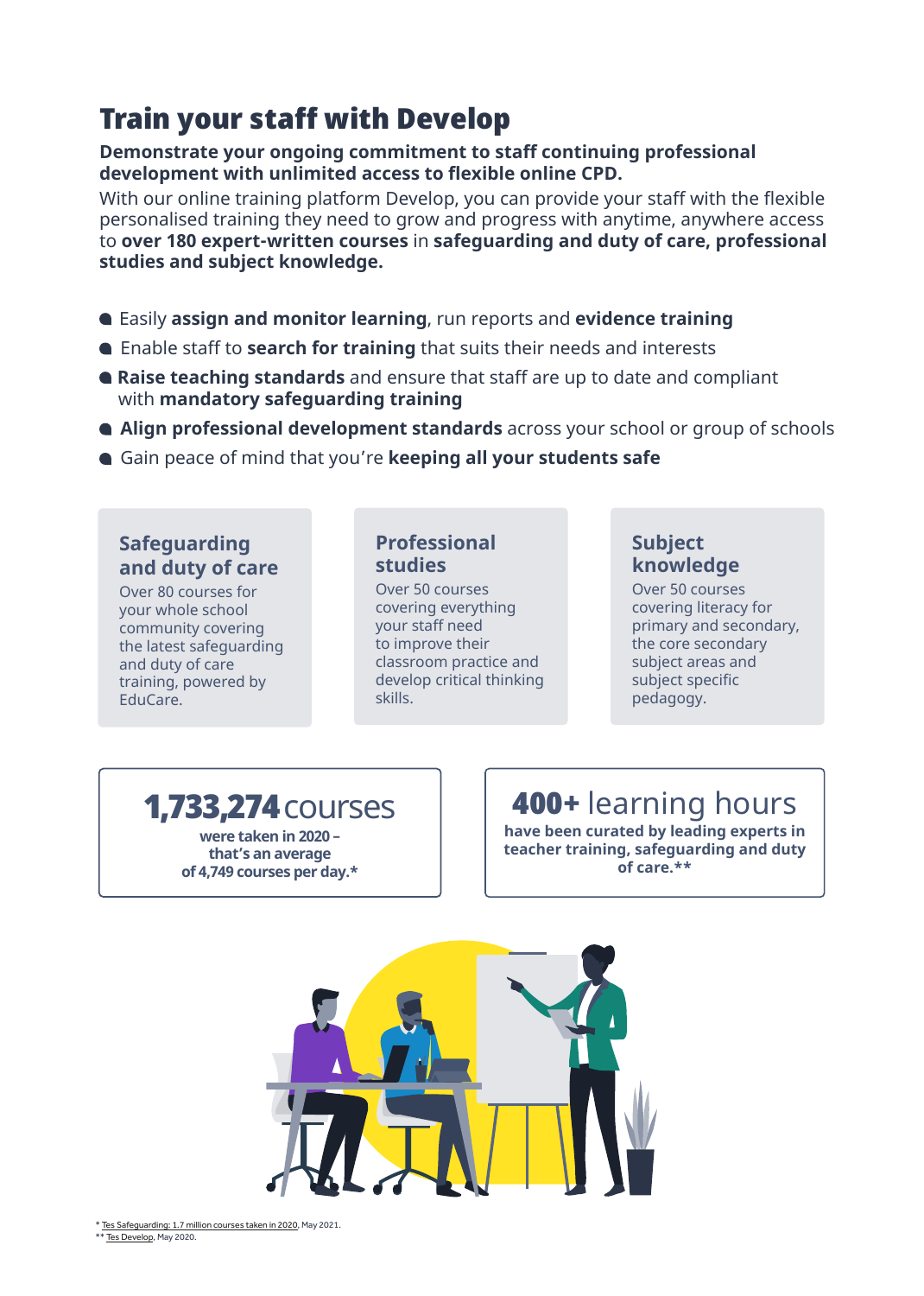# Provide staff with the latest education intelligence with Tes Magazine

**Ensure all staff have access to the latest education news, analysis, and teaching and learning knowledge with Tes Magazine.**

With **unlimited access to our extensive online content**, you can make sure all your staff know what's happening in education and how it will impact them and your school. **Support your staff to hone their pedagogy and pastoral skills** with the latest best practice and research – and our online archive of more than 100 years of articles about all aspects of school life that will be coming soon.

- Get **news** as it happens, **anytime, anywhere all in one place**
- Read **in-depth analysis** of the matters that impact school life, provided by our panel of renowned experts
- Access expert education journalism that delves deep into the research and best practice around pedagogy and pastoral matters and **use articles for staff CPD**
- Get essential **policy summaries** and guides covering leadership, compliance and safeguarding to save teachers' time

# **Supporting schools and teachers for over 100 years.**

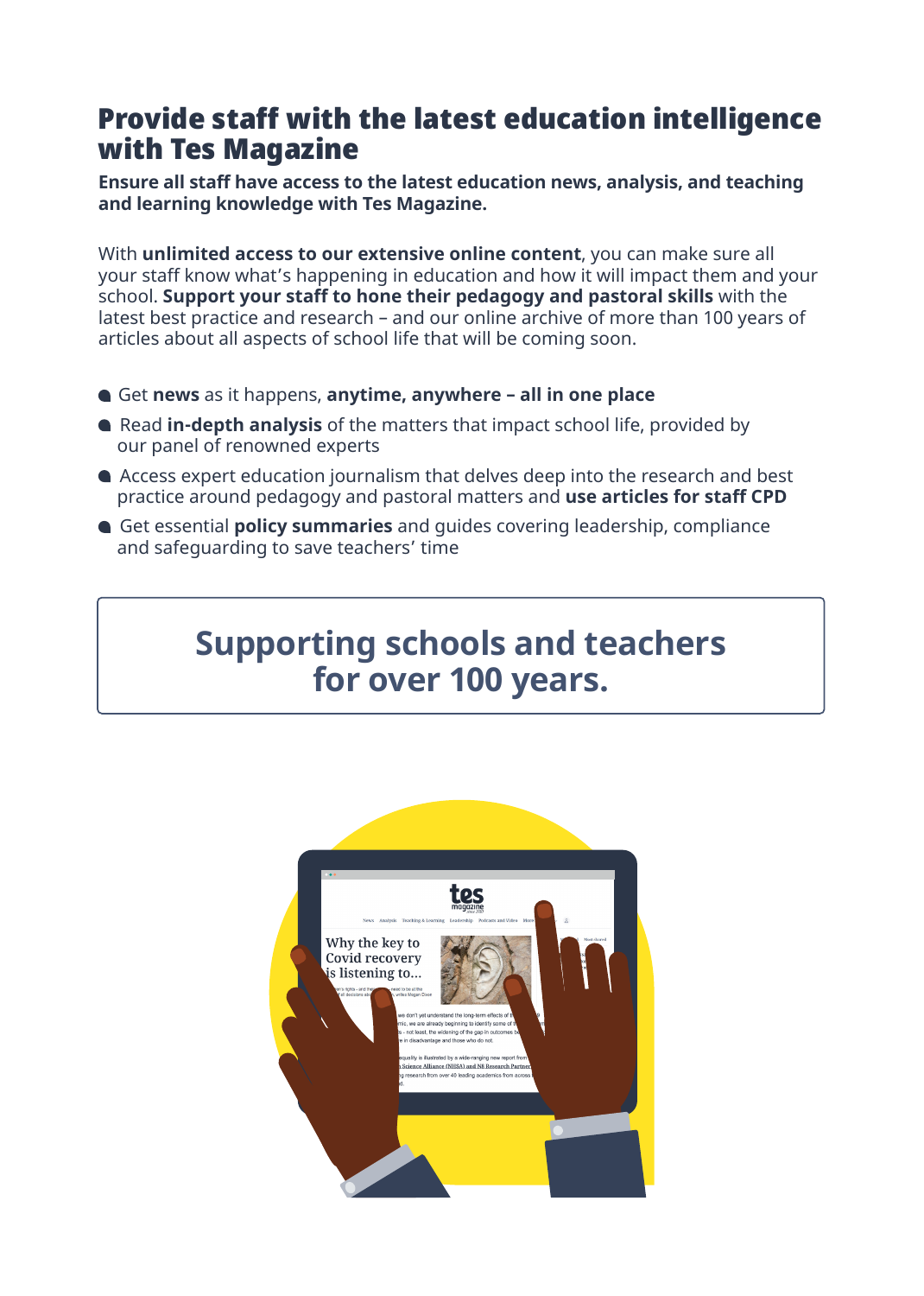# Improve wellbeing with Staff Pulse

**Show staff that you care about their opinions and wellbeing with regular short surveys and action plans.**

With our anonymous survey tool you can **give your school community a voice**, gain an in-depth insight into how they're feeling, **identify issues, track improvements** and bring your staff wellbeing strategy to life.

- Choose from our bank of **custom-created questions tailored to education** and developed by a psychologist – covering 21 different categories
- **Add customised questions** to meet your specific needs
- Use real-time data to gain insight and easily identify and track areas of improvement and areas to celebrate
- **Create action plans** and **track changes** over time to see if they've had a positive impact
- Respond to individual staff comments to **offer help and support with two-way conversations**

#### **Over 130,000** staff comments **and nearly 1 million answers have been submitted via Staff Pulse\***

*I'm extremely pleased with the insight to my staff that Staff Pulse has given me. By gathering weekly snapshots, I'm able to build a picture of how my staff are feeling, where the strengths are and, more importantly, where people feel enhancements could be made.*

**Rob Campbell**

Headteacher, ClareMont Primary and Nursery School, UK

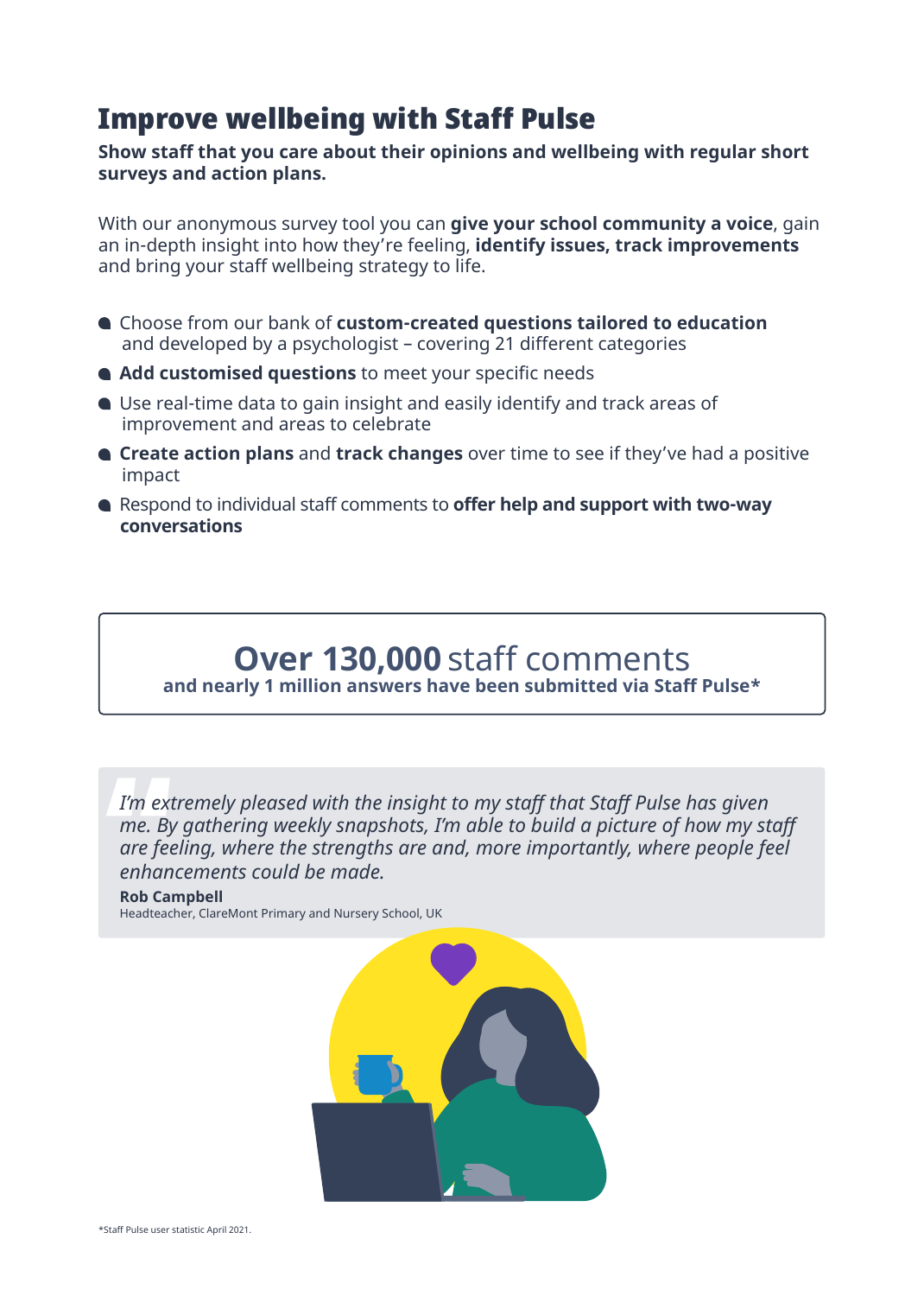# Staff Management Subscription: Premium

Our Premium subscription package will provide you with:

| <b>Recruitment</b>                                |                                                                                |
|---------------------------------------------------|--------------------------------------------------------------------------------|
| Unlimited job adverts on tes.com                  | Candidate communication - individual/bulk emails                               |
| Advert relative ranking level - High              | Candidate CV download                                                          |
| Managed recruitment*                              | Choice of application method                                                   |
| Unlimited spotlight adverts                       | - Tes online application form with standard bank<br>of questions (quick apply) |
| School career site listed in the school directory | - CV application                                                               |
| Reference checking tool                           | - School's own application form                                                |
| Insights - job advert dashboard**                 | - Redirect to alternative website                                              |
| Equal opportunity matrix                          | - Custom questions                                                             |
| Post to Twitter                                   | - Iframe                                                                       |
| Centralised document storage                      | Email alerts                                                                   |
| Filtering options                                 | smartMatch Direct***                                                           |
| Review functionality                              | Targeted adverts                                                               |
| Interview scorecard                               | Account manager                                                                |
| Upload and share interview notes                  |                                                                                |

| <b>Develop</b>                         |  |
|----------------------------------------|--|
| Safeguarding and duty of care training |  |
| Professional studies training          |  |
| Subject knowledge training             |  |
| <b>Magazine</b>                        |  |
| Online access for all staff            |  |
| <b>Staff Pulse</b>                     |  |
| Schedule a survey                      |  |
| Dashboard results                      |  |
| Download CSV                           |  |
| Custom questions                       |  |
| Conversations                          |  |
| Group dashboard                        |  |
| Staff segments                         |  |
| Insights                               |  |
| Action plans                           |  |
| Supporting content                     |  |

\*This service is available for a maximum of five teaching job vacancies being managed by Tes per school during any 6-month period. \*\* UK secondary schools only.

\*\*\* International schools only.